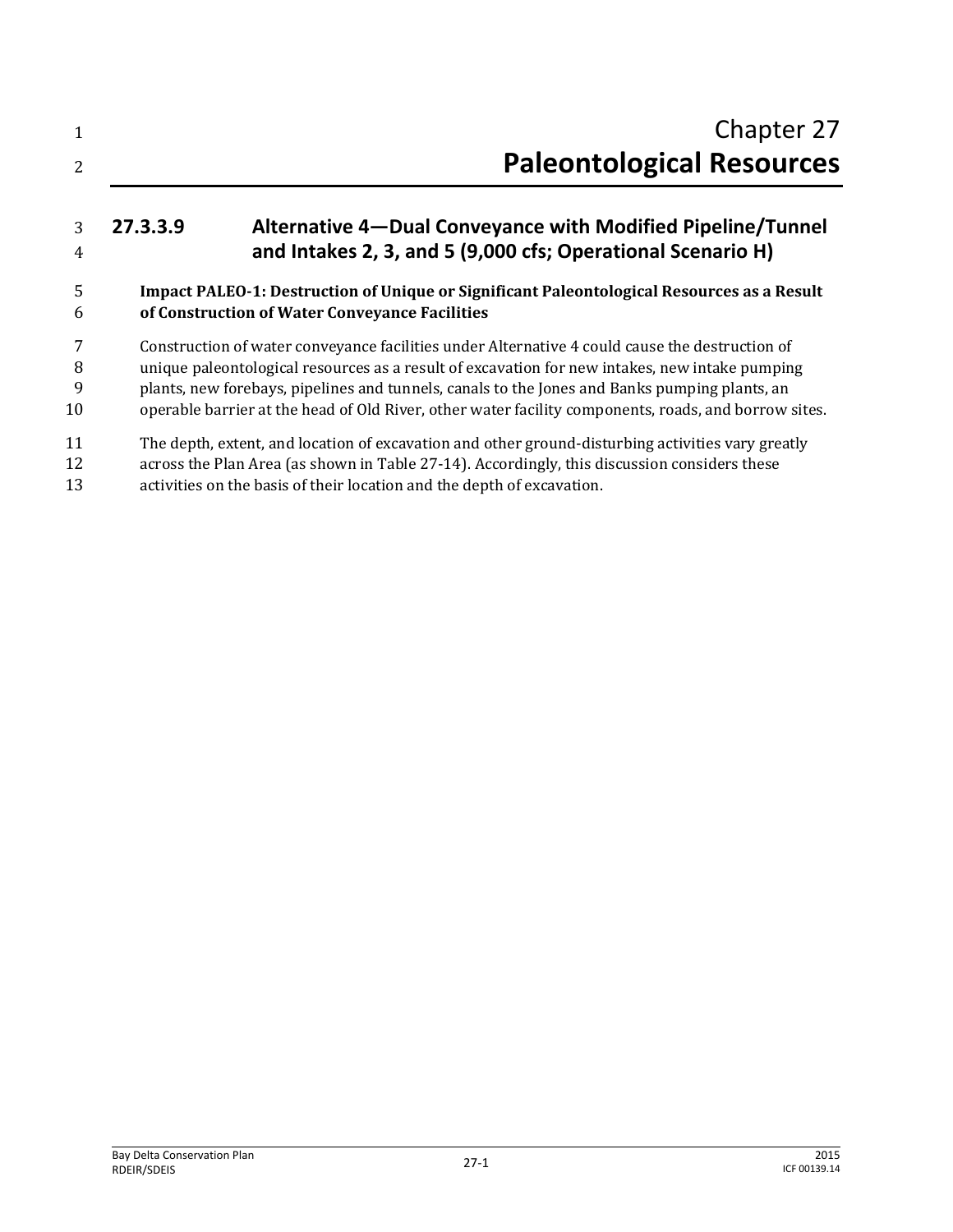#### 1 **Table 27-14. Summary of Conveyance Construction Activities and Geologic Units Sensitive for**  2 **Paleontological Resources That Could Be Disturbed under Alternative 4**

| Alternative 4                                                                                      | Location                                                                                                              | Construction/Excavation                                                                                                                                                                                                                                | <b>Sensitive Units</b><br>Disturbed                                                                                      |
|----------------------------------------------------------------------------------------------------|-----------------------------------------------------------------------------------------------------------------------|--------------------------------------------------------------------------------------------------------------------------------------------------------------------------------------------------------------------------------------------------------|--------------------------------------------------------------------------------------------------------------------------|
| Three new north<br>Delta intakes                                                                   | East bank Sacramento River<br>between Clarksburg and<br><b>Walnut Grove</b>                                           | 30 ft below existing grade; 330<br>88-106 ac-total per intake,<br>including pumping plants and<br>sedimentation basins                                                                                                                                 | Riverbank and<br><b>Modesto Formations</b>                                                                               |
| New intake<br>pumping plants<br>and sedimentation<br>basins                                        | Adjacent to intakes                                                                                                   | Sedimentation basin 20-30 ft<br>below existing grade; pumping<br>plant 25-30 ft below existing<br>grade; staging/storage area and<br>construction zone prep (76-148<br>ac per intake structure, including<br>sedimentation basin and pumping<br>plant) | Riverbank and<br><b>Modesto Formations</b>                                                                               |
| New pumping<br>plants                                                                              | Northeast of the Clifton<br><b>Court Forebay</b>                                                                      | Pumping plant 50 ft below<br>existing grade; staging/storage<br>area and construction zone prep<br>(0.74 ac for each pumping plant)                                                                                                                    | <b>Modesto Formation</b><br>eolian deposits,<br>alluvium from Corral<br><b>Hollow Drainage to</b><br><b>Brushy Creek</b> |
| <b>Expanded Clifton</b><br>Court Forebay,<br>canals to Jones and<br><b>Banks</b> pumping<br>plants | Just south of existing Clifton<br>Court Forebay                                                                       | 592-2,030 ac to a depth of 15-20<br>ft below existing grade                                                                                                                                                                                            | <b>Modesto Formation</b><br>eolian deposits,<br>alluvium from Corral<br>Hollow Drainage to<br><b>Brushy Creek</b>        |
| Intermediate<br>forebay                                                                            | Glannvale Tract                                                                                                       | 245-243 ac to a depth of 612-11<br>16 ft below existing grade                                                                                                                                                                                          | <b>Riverbank Formation</b>                                                                                               |
| Tunnel 1a                                                                                          | Single-bore 2028-to 40-ft-<br>diameter tunnel, 46,700 ft<br>from Intakes 2 and 3 to<br>Intermediate Forebay           | Shaft to 75 ft below existing<br>grade; tunnel invert at 125 ft;<br>boring using pressurized face<br>mechanized tunneling machines,<br>including earth pressure balance<br>(EPB) machines and slurry<br>tunneling machines                             | Riverbank and<br><b>Modesto Formations</b>                                                                               |
| Tunnel 1b                                                                                          | Single-bore 2028-ft-diameter Same as Tunnel 1a<br>tunnel, 25,10025,200 ft from<br>Intake 5 to Intermediate<br>Forebay |                                                                                                                                                                                                                                                        | <b>Riverbank Formation</b>                                                                                               |
| Tunnel 2                                                                                           | Dual-bore 40-ft-diameter<br>tunnel, 159,000-850 ft from<br>Intermediate Forebay to<br><b>Clifton Court Forebay</b>    | Same as Tunnel 1a and 1b but<br>tunnel invert depth down to 163<br>ft                                                                                                                                                                                  | Riverbank and<br><b>Modesto Formations</b>                                                                               |

3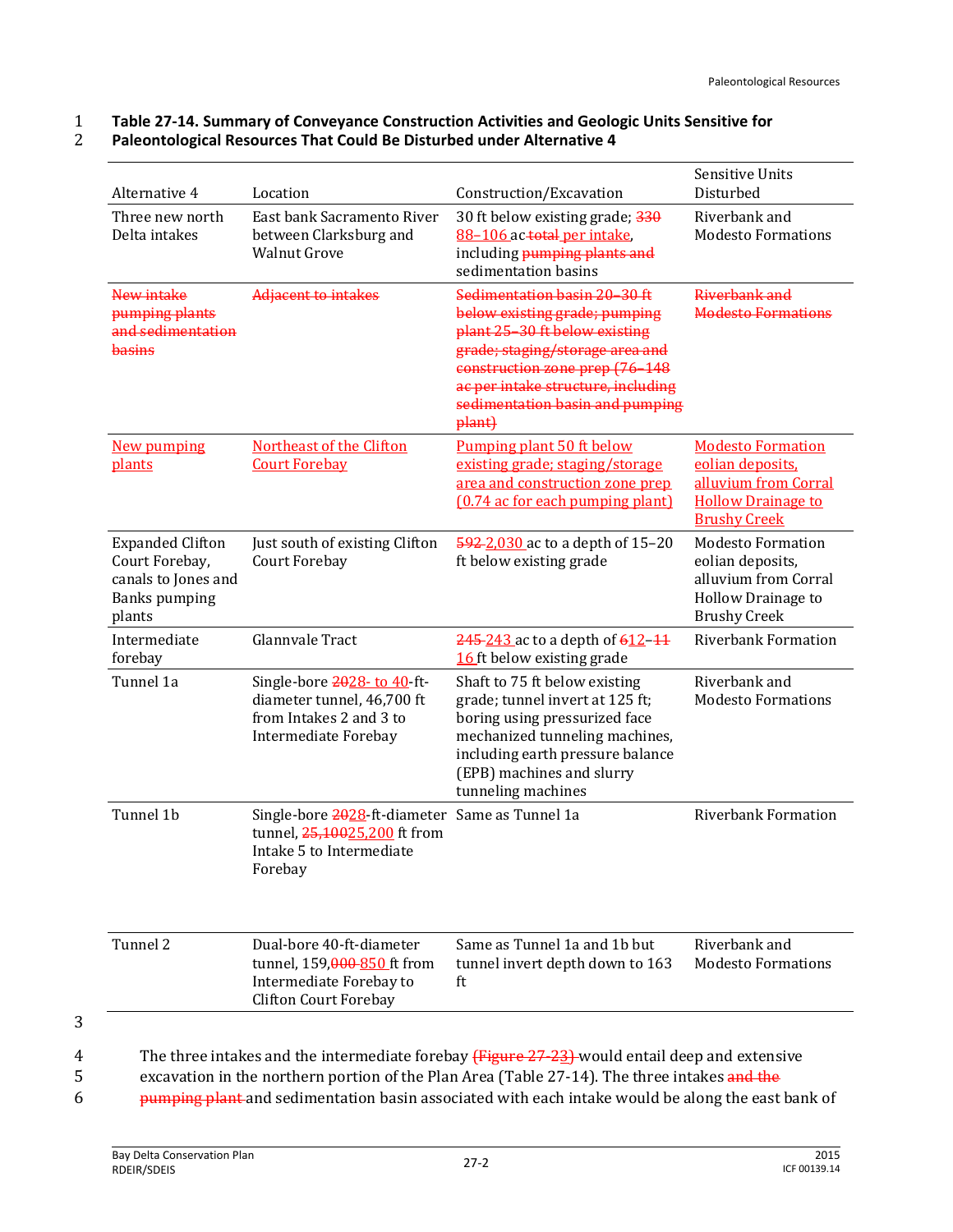- the Sacramento River between Clarksburg and Walnut Grove. The intermediate forebay would be located on the west side of Glannvale Tract. No pumping plant is associated with the intermediate forebay due to the fact that water would flow via gravity to the south Delta. Ground-disturbing activities include clearing and grubbing, rough grading, excavation, pile driving, constructing 5 foundations, and final grading. Construction of the intakes, pumping plants, and sedimentation basins would involve excavation to a depth of between 20–35 feet over an area of 330 acres. The staging/storage area and construction zone preparation would involve 70–114 acres per intake structure. Construction for the intermediate forebay would involve excavation of approximately 245 acres to a depth of approximately 6-11 feet below existing grade.
- Excavation for the intakes and intermediate forebay would be conducted in geologic units both sensitive and nonsensitive for paleontological resources (Figure 27-2). Although most of the surficial geologic units in the area affected by excavation for the intakes and forebays are of Holocene age and not sensitive for paleontological resources, the Riverbank Formation, which is of Pleistocene age and sensitive for paleontological resources, is exposed at the surface in some locations or underlies the Holocene units in the shallow subsurface. The Modesto Formation, another Pleistocene-age unit that is sensitive for paleontological resources, also occurs in the area and likely is exposed at the surface and in the shallow subsurface. These Pleistocene units likely occur at a depth of less than 5 feet and would therefore be disturbed during excavation of the intakes and intermediate forebay (Figure 27-3).
- Pipeline construction would involve excavation in the northern portion of the Plan Area (Figure 27- 2; Table 27-10). The pipelines would extend from the intakes to the sedimentation basin and intake pumping plants and from the intake pumping plants to the intermediate forebay. Pipeline excavation would use open trenching to a minimum depth of approximately 30 feet but could be deeper, depending on local conditions. Trench widths would be approximately 220 feet. The Tunnel 2 segment as shown in Table 27-14, would be a dual-bore with finished inside diameters of 40 feet. The amount of material that would be excavated for the tunnels is shown in Table 27-14. The distance between the two bores of the tunnel would increase, as would the width of the retrieval shaft. The effects of tunneling under Alternative 4 would be greater than those under Alternative 1A 29 due to the larger tunnel diameters<del>and therefore an increased likelihood of disturbing sensitive</del> 30 paleontological units, but of a lesser magnitude than alternatives along the East or West alignment.
- Excavation for the pipelines would, like that for the intakes and the intermediate forebay, occur in both sensitive and nonsensitive units. Although most of the surficial geologic units in the area affected by excavation for the pipelines are of Holocene age and not sensitive for paleontological resources, the Riverbank Formation and Modesto Formation are exposed at the surface and occur in the shallow subsurface. These Pleistocene units likely occur at a depth of 0 to 10 feet and would therefore be disturbed during excavation for pipelines.
- Construction of Tunnels 1a, 1b and 2 would entail deep excavation using a tunnel-boring machine (TBM) (Table 27-10). Tunnel 1a would connect a pipeline adjacent to Intake Pumping Plant 2, a pipeline adjacent to Intake Pumping Plant 3 to the intermediate forebay on Glannvale Tract. Tunnel 1b would run between Intake Pumping Plant 5 and the intermediate forebay. Tunnel 2 would extend between the intermediate forebay and Clifton Court Forebay. The main construction or launching shafts for each tunnel would be about 60 feet in diameter. The TBM retrieval shaft would be approximately 45 feet in diameter, and 12-foot-diameter intermediate ventilation shafts would be constructed approximately every 3 miles along the tunnel route. The amount of material that would be excavated, which is the least of the tunnel or canal options, is shown in Table 27-11. The tunnels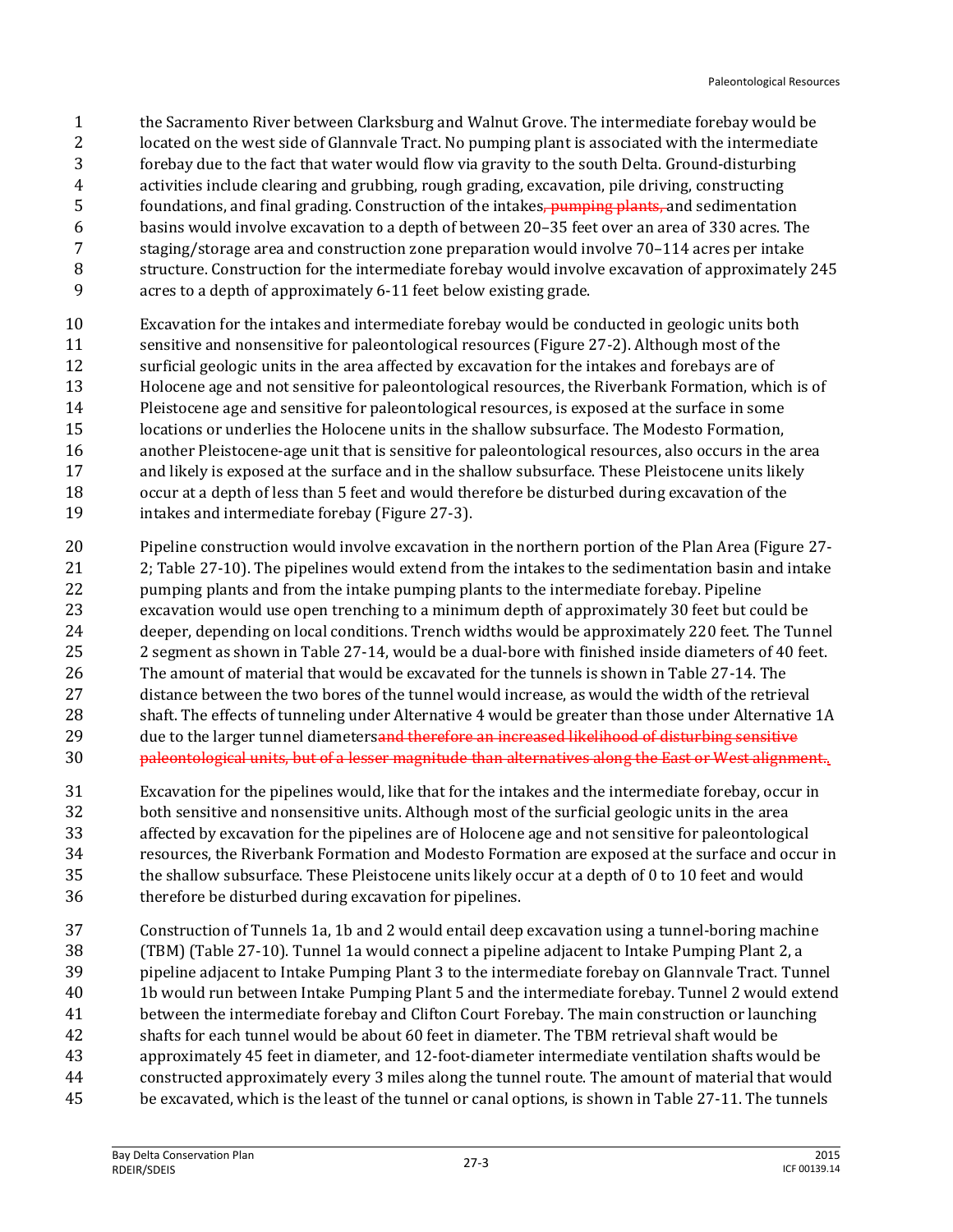would be excavated at a depth of approximately 100–150 feet at the tunnel invert, mainly to avoid the peaty Holocene soils. The TBMs would be mechanized soft-ground tunneling machines designed for use in soft soils with high groundwater pressure. The tunnels would be lined with precast concrete bolted-and-gasketed segments. The tunnel concrete liner would serve as permanent ground support and would be installed immediately behind the TBM, forming a continuous watertight vessel.

 Shafts and tunnels would be excavated through Holocene and Pleistocene deposits (Figures 27-2 and 27-3). Shafts would be excavated through surficial Holocene deposits and then through Pleistocene deposits of the Riverbank or Modesto Formations. Tunnels would be bored wholly through Pleistocene deposits. Construction of the expanded Clifton Court Forebay would involve deep and extensive excavation directly southeast of Clifton Court Forebay (Figure 27-2). Excavation would involve approximately 592 acres to a depth of approximately 15–20 feet below existing grade, except locally at the inlet and outlet connections (Table 27-10). The invert of the incoming canal would be at -28 feet msl before discharging to the tunnel.

- Excavation for the expanded Clifton Court Forebay and pumping plants would occur in both sensitive and nonsensitive units (Figure 27-2). Although much of the area surrounding the Clifton
- Court Forebay is covered in surficial units of Holocene age such as the Holocene alluvial-floodplain
- deposits (Qfp), which are not sensitive for paleontological resources, units sensitive for
- paleontological resources are also exposed at the surface and underlie the area (Figure 27-2). These
- units include the Holocene or Upper Pleistocene alluvium of creeks from the Corral Hollow Drainage 21 to Brushy Creek (Qch), which is sensitive for paleontological resources. The Modesto Formation also 22 likely occurs in the shallow subsurface of the northeast edge of Clifton Court Forebay.
- A new section of canal, approximately 800 feet long and situated between Clifton Court Forebay and Union Pacific Railroad, will connect the expanded Clifton Court Forebay to the existing approach channel to the Banks Pumping Plant.
- Excavation for the expanded Clifton Court Forebay and new approach to the Banks Pumping Plant would disturb these Pleistocene units. Breaching of the existing canal embankment would not disturb Pleistocene units.
- An operable barrier would be constructed at the head of Old River. The operable barrier would be constructed in units of Holocene age and not sensitive for paleontological resources and, possibly, the Modesto Formation, which occurs in the shallow subsurface. The operable barrier is in the same geologic units as the canals to Jones and Banks pumping plants.
- The temporary and permanent access roads required for Alternative 4 would involve shallow excavation and grading, primarily along existing farm roads or across lands disturbed by agricultural activity. It is unlikely that this shallow ground disturbance would affect significant paleontological resources.
- Borrow material would be needed primarily for forebay embankments and levee reconstruction at intake sites, but also for access roads. The amount of material that would be needed for borrow,
- which is the least of the tunnel or canal options, is shown in Table 27-11. Borrow material would be
- excavated from targeted units described in the engineering report (California Department of Water
- Resources 2010). Some of these units, including the Modesto and Montezuma Formations, are
- sensitive for paleontological resources. Excavation of borrow material from these units could
- disturb paleontological resources. In addition, borrow/spoil areas are designated in the area of the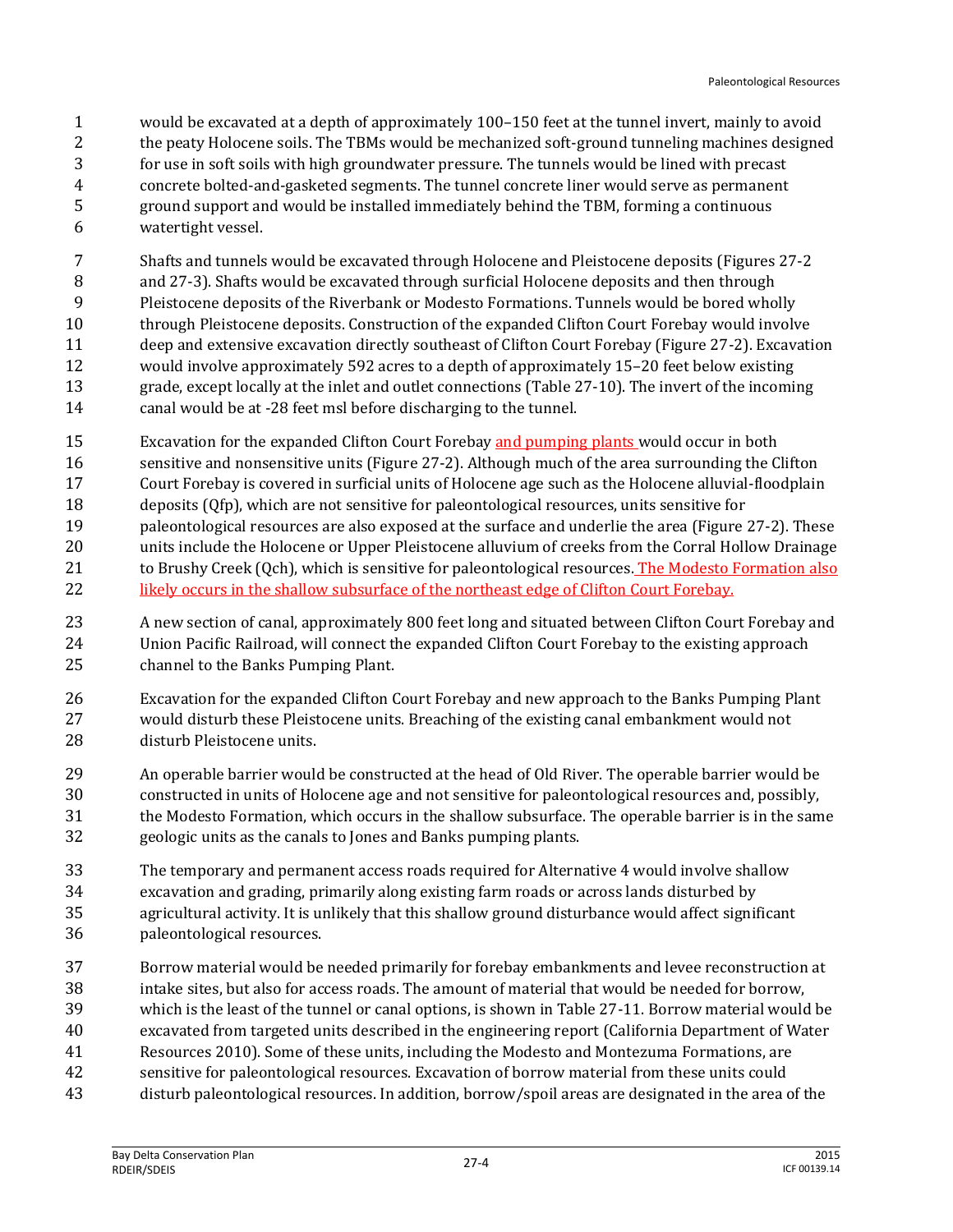- intakes, along the intermediate forebay, and along the expanded Clifton Court Forebay (Figure 27-
- 2). As described above, units sensitive for paleontological resources in these areas include the
- Riverbank and Modesto Formations (potentially in the shallow subsurface) in the area of the intakes
- and intermediate forebay, and the alluvium of creeks from the Corral Hollow Drainage to Brushy
- Creek and the Modesto Formation along the expanded Clifton Court Forebay and pumping plants. Excavation of borrow material from these units could also disturb sensitive paleontological
- resources.

*NEPA Effects:* The ground-disturbing activities that occur in geologic units sensitive for

- paleontological resources have the potential to damage or destroy those resources. Direct or
- indirect destruction of significant paleontological resources as defined by the SVP (2010) would
- represent an adverse effect because conveyance facility construction could directly or indirectly destroy unknown paleontological resources in geologic units known to be sensitive for these resources.
- The shallow excavation and grading in surficial Holocene deposits that would take place for the construction of roads could be addressed through implementation of Mitigation Measures PALEO-1b and 1d.
- Mitigation Measures PALEO-1a through PALEO-1d are available to mitigate the effects of the surface-related ground disturbance activities associated with Alternative 4. However, while these measures could be applied to the excavation of the tunnel shafts, no mitigation is available for the boring activities because they would be conducted deep underground and could not be monitored. Moreover, although boring material could be examined by monitors, such work would be
- subsequent to boring, and the boring area could not be accessed even if fossils were encountered.
- Excavation for new intakes, new intake pumping plants, new/expanded forebays, pipelines and 24 tunnels, canals to Jones and Banks pumping plants, and other water facility components necessary for Alternative 4 would most likely destroy unique or significant paleontological resources and would constitute an adverse effect under NEPA.
- *CEQA Conclusion***:** Construction of water conveyance facilities proposed under Alternative 4 could cause the destruction of unique paleontological resources. The ground-disturbing activities associated with Alternative 4 would occur in geologic units sensitive for paleontological resources and could therefore have the potential to damage or destroy those resources. Direct or indirect destruction of significant paleontological resources as defined by the SVP (2010) would constitute a significant impact under CEQA.
- 33 While ilmplementation of Mitigation Measures PALEO-1a through PALEO-1d would reduce the effects of surface-related ground disturbance to a less-than-significant level, but excavation for the tunnels necessary for Alternative 4 would most likely destroy unique or significant paleontological resources in the Plan Area and would potentially cause a significant and unavoidable impact.

## **Mitigation Measure PALEO-1a: Prepare a Monitoring and Mitigation Plan for Paleontological Resources**

- Before ground-breaking construction begins, BDCP proponents will retain a qualified
- paleontologist or geologist (as defined by the SVP Standard Procedures [Society of Vertebrate
- Paleontology 2010]) to develop a comprehensive Paleontological Resources Monitoring and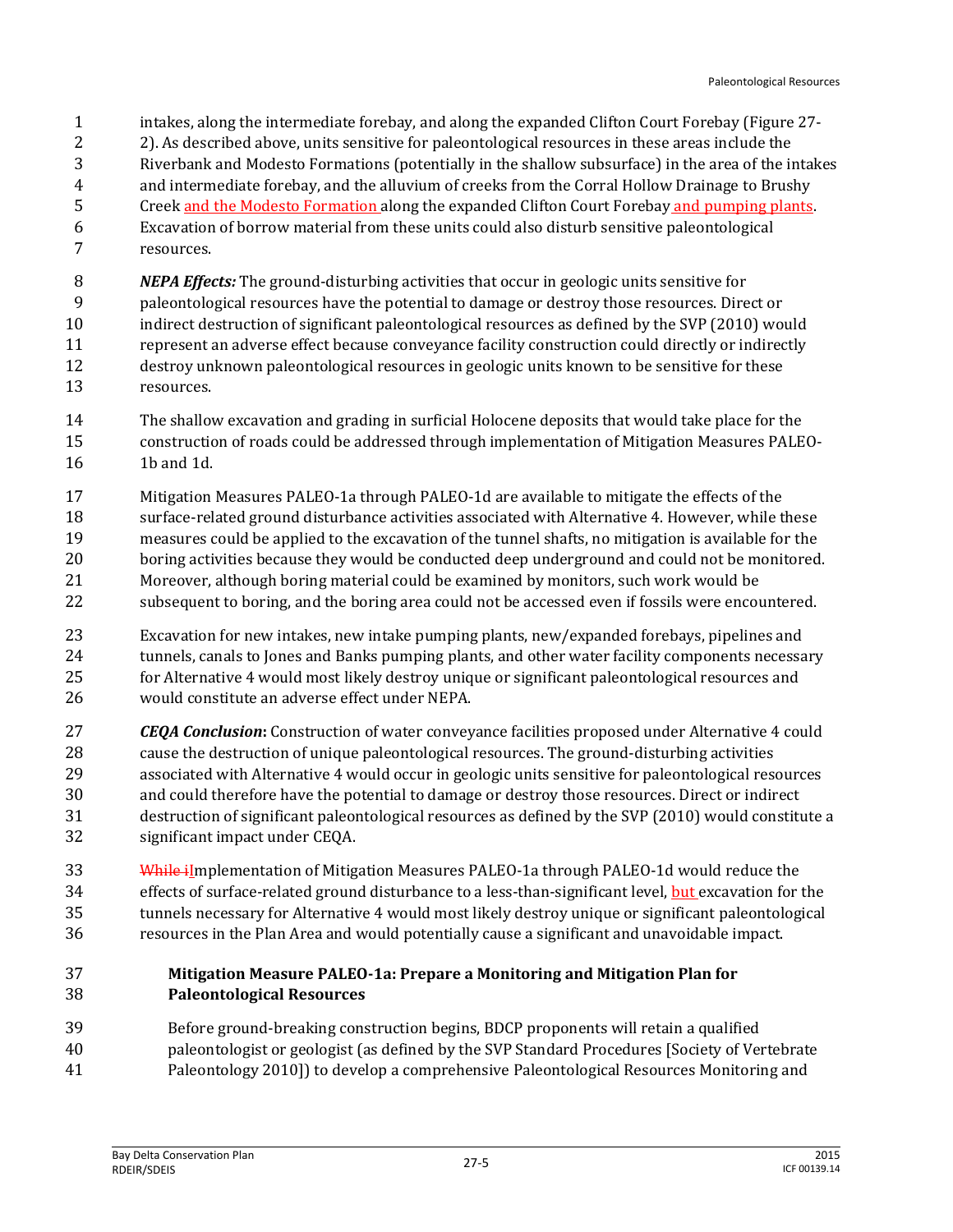- Mitigation Plan (PRMMP) for the BDCP, to help avoid directly or indirectly destroying a unique or significant paleontological resource.
- The PRMMP will be consistent with the SVP Standard Procedures (Society of Vertebrate Paleontology 2010) and the SVP Conditions of Receivership (Society of Vertebrate Paleontology 1996) and will require the following.
- A paleontological resources specialist (PRS) will be designated or retained for construction activities. The PRS will have paleontological resources management qualifications consistent with the description of a qualified paleontologist in the SVP Standard Procedures (Society of Vertebrate Paleontology 2010). The PRS will be responsible for implementing all aspects of the PRMMP, managing any additional paleontological monitors needed for construction activities, and serving as a qualified resource in the event of unanticipated paleontological finds. The PRS may, but need not necessarily, be the same individual who prepared the PRMMP. The PRS will be retained or designated prior to the start of ground- breaking construction. A qualified PRS is defined as a person with a M.S. or Ph.D. in paleontology, paleobiology, or geology, with strong working knowledge of local paleontology and geology, and professional expertise with paleontological procedures and techniques. The PRS may designate a paleontological monitor to be present during earth- moving activities. A paleontological monitor is defined as a person with a BS/BA in geology or paleontology and a minimum of 1 year of monitoring experience in local sedimentary rocks. Experience may be substituted for academic training on approval from the contracting agency. The PRS and paleontological monitor(s) will be notified by the Lead Agency or Resident Engineer in advance of the start of construction activity. The PRS and paleontological monitor(s) will attend any required safety training programs.
- Preconstruction surveys (with salvage and/or protection in place, as appropriate) will be conducted in areas where construction activities would result in surface disturbance of geologic units identified as highly sensitive for paleontological resources.
- Preconstruction and construction-period coordination procedures and communications protocols will be established, including procedures to alert all construction personnel involved with earthmoving activities about the possibility of encountering fossils as set forth in Mitigation Measure PALEO-1c and communications regarding the *stop work, evaluate and treat appropriately response* in the event of a paleontological discovery, as discussed in Mitigation Measure PALEO-1d.
- **All ground-disturbing activities involving highly sensitive units will be monitored by**  qualified monitors. Monitoring will initially be conducted full time for grading and excavation, but the PRMMP may provide for monitoring frequency in any given location to be reduced once 50% of the ground-disturbing activity in that location has been completed, if the reduction is appropriate based on the implementing PRS's professional judgment in consideration of actual site conditions. Monitoring will also be conducted throughout drilling operations. The monitoring program for tunneling operations will be developed in conjunction with the facility design and geotechnical teams, in consideration of the tunneling method selected.
- Sampling and data recovery procedures that are consistent with the SVP Standard Procedures (Society of Vertebrate Paleontology 2010) and the SVP Conditions of Receivership (Society of Vertebrate Paleontology 1996) will be established.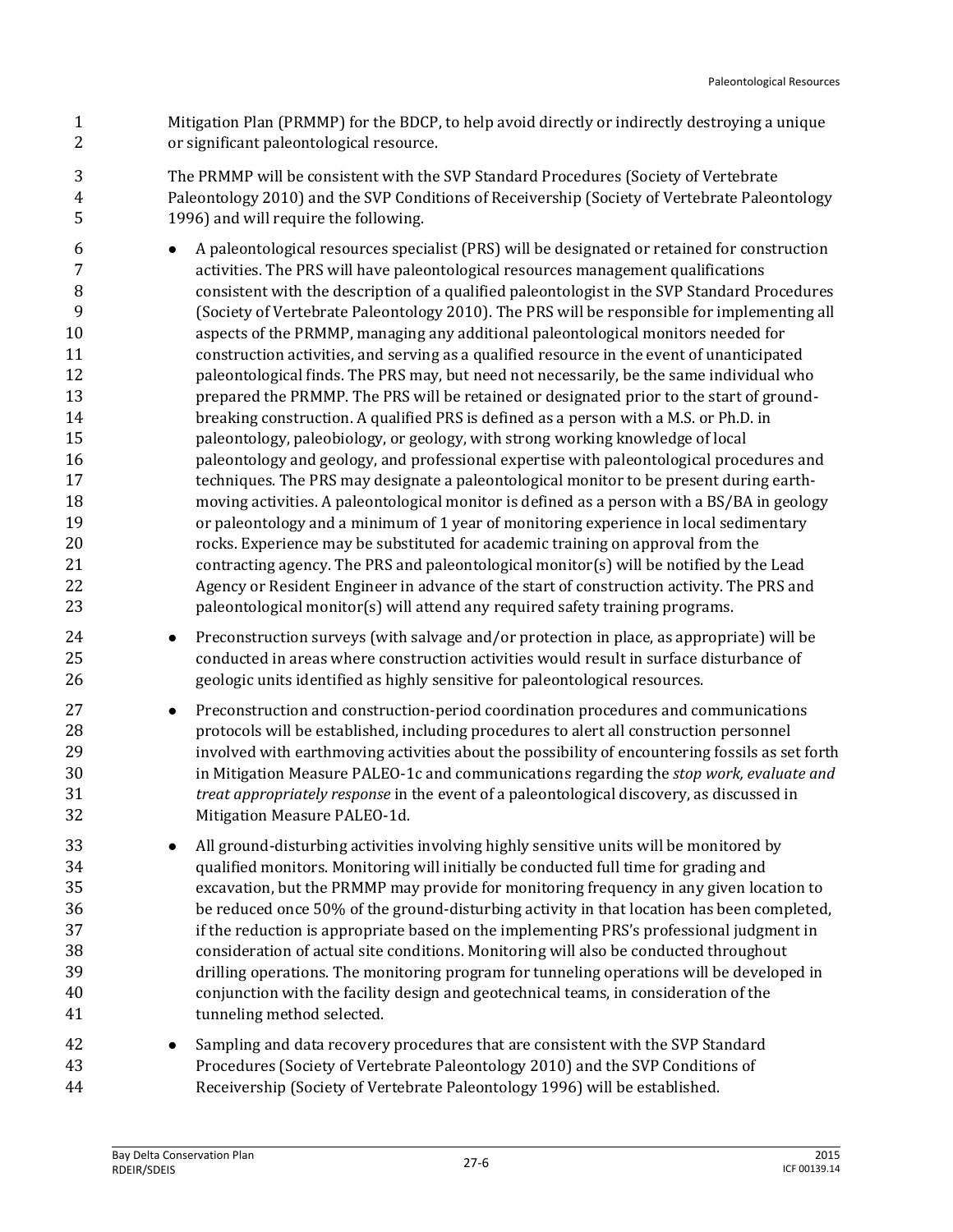- **A** repository plan will be developed that provides for appropriate curation of recovered materials, if necessary.
- **Mitigation monitoring report preparation guidelines will be established that are consistent**  with the SVP Standard Procedures guidelines (Society of Vertebrate Paleontology 2010). The report will include, at a minimum, discussions of effects, regulatory requirements, purpose of mitigation, regional geologic context, Plan Area stratigraphy, stratigraphic and geographic distribution of paleontological resources, field and laboratory methods and procedures, fossil recovery, and paleontological significance. The report will also include geological cross sections and stratigraphic sections depicting fossil discovery localities and excavated rock units; maps showing the activity location and vicinity, as well as geology and 11 location of discovered fossil localities; appropriate illustrations depicting monitoring conditions, field context of collecting localities, quarry maps, and laboratory activities; and appendices including an itemized listing of catalogued fossil specimens, complete descriptions of all fossil collecting localities, an explanation of report acronyms and terms, and a signed curation agreement with an approved paleontological repository.
- Procedures for preparing, identifying, and analyzing fossil specimens and data recovered will be established, consistent with the SVP Conditions of Receivership (Society of Vertebrate Paleontology 1996 and 2010) and any specific requirements of the designated repository institution.

 Implementation of this measure will ensure that unique or scientifically significant paleontological resources in the alternative footprint are systematically identified, documented, avoided or protected from damage where feasible, or recovered and curated so they remain available for scientific study.

## **Mitigation Measure PALEO-1b: Review 90% Design Submittal and Develop Specific Language Identifying How the Mitigation Measures Will Be Implemented along the Alignment**

- To help avoid directly or indirectly destroying a unique or significant paleontological resource, 28 the BDCP proponents will have a qualified individual review the 90% design submittal to finalize the identification of construction activities involving geologic units considered highly sensitive for paleontological resources. Evaluation will consider the anticipated depth of disturbance, the selected construction technique, and the geology of the alignment. This work may be carried out in conjunction with or as part of the development of the PRMMP (Mitigation Measure PALEO-1a). The evaluation may be carried out by the PRS or an individual meeting the SVP's requirements for a qualified vertebrate paleontologist (per Society of Vertebrate Paleontology 2010) and will be conducted in collaboration with the BDCP design and geotechnical teams. If the evaluation is performed by a paleontologist, it will be reviewed and verified by a California-licensed professional geologist. The purpose of this evaluation will be to develop specific language identifying how the mitigation measures will be applied to the various phases of construction along the alignment (e.g., which areas would require monitors). This language will be included in the BDCP construction documents for implementation by BDCP proponents. The language will be based on the following framework.
- One onsite paleontological monitor will likely be sufficient to handle observation of most ground-disturbing activities. However, if additional paleontological monitors are needed,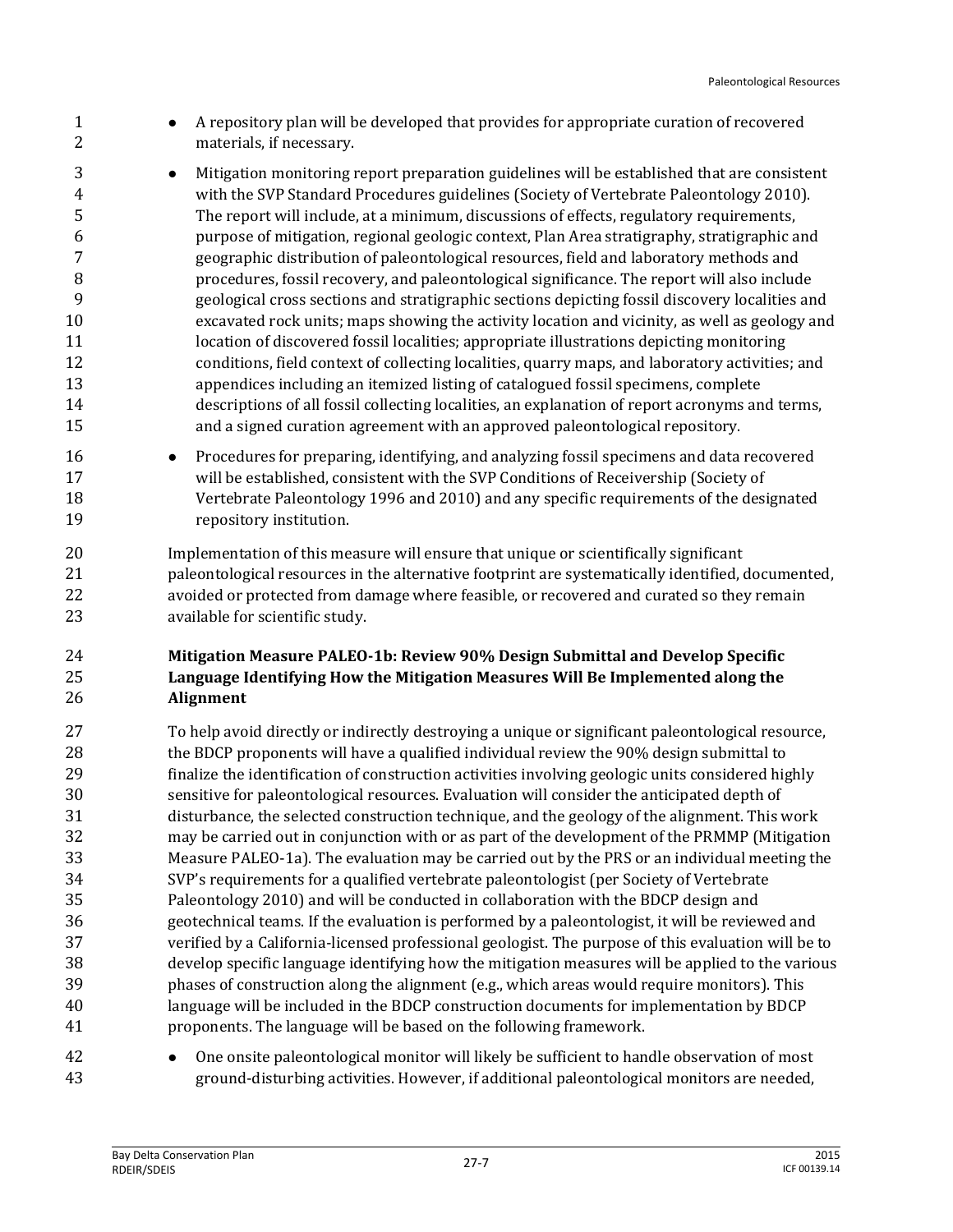| $\mathbf{1}$<br>2                                              | the PRS will coordinate with the Resident Engineer. This communication is imperative and<br>fundamental to the success of this PRMMP and to compliance with CEQA and NEPA.                                                                                                                                                                                                                                                                                                                                                                                                                                                                                                                                                                                                                                                                                                                                                                                                                                                                      |
|----------------------------------------------------------------|-------------------------------------------------------------------------------------------------------------------------------------------------------------------------------------------------------------------------------------------------------------------------------------------------------------------------------------------------------------------------------------------------------------------------------------------------------------------------------------------------------------------------------------------------------------------------------------------------------------------------------------------------------------------------------------------------------------------------------------------------------------------------------------------------------------------------------------------------------------------------------------------------------------------------------------------------------------------------------------------------------------------------------------------------|
| 3<br>$\overline{4}$<br>5<br>6<br>7<br>8<br>9<br>10             | Whenever possible, sedimentary rocks exposed during trenching and other deep excavation<br>$\bullet$<br>work will be inspected. Ideally, this monitoring will involve inspection of fresh bedrock<br>exposures. However, observation of some work may not be possible for safety reasons and<br>inspection from these operations will be restricted to spoils. In this case, the monitor will<br>inspect spoils as they are stockpiled and remove any matrix blocks containing<br>paleontological resources. Construction personnel, namely the Resident Engineer/Lead,<br>must communicate depths of excavated materials and their approximate location to the field<br>monitor.                                                                                                                                                                                                                                                                                                                                                               |
| 11<br>12<br>13<br>14<br>15<br>16<br>17<br>18<br>19<br>20<br>21 | Recording of stratigraphic data will be an ongoing aspect of excavation monitoring, to<br>$\bullet$<br>provide context for any eventual fossil discoveries. Outcrops exposed in active cuts and<br>finished slopes will be examined and geologic features recorded on grading plans and in<br>field notes. The goal of this work is to delimit the nature of fossiliferous unconsolidated<br>sedimentary deposits within the Plan Area, determine their areal distribution and<br>depositional contacts, and record any evidence of structural deformation. Standard geologic<br>and stratigraphic data collected include lithologic descriptions (e.g., color, sorting, texture,<br>structures, and grain size), stratigraphic relationships (e.g., bedding type, thickness, and<br>contacts), and topographic position. Stratigraphic sections will be routinely measured, areas<br>containing exposures of fossiliferous sedimentary rocks will be documented, and fossil<br>localities will be recorded on measured stratigraphic sections. |
| 22<br>23<br>24<br>25<br>26<br>27<br>28<br>29<br>30             | If fossils are discovered, the following procedures will be followed. The monitor or PRS will<br>$\bullet$<br>inform the Resident Engineer who will determine the appropriate course of action. For all<br>excavations except those relating to the tunnels, mitigation shall consist of one of the<br>following: diverting, directing, or temporarily halting ground-disturbing activities in the<br>area of discovery to allow for preliminary evaluation of potentially significant<br>paleontological resources and to determine whether additional mitigation (i.e., collection,<br>curation or other preservation) is required. Where excavations relate to construction of the<br>tunnels, such measures will be infeasible because the fossils will most likely have been<br>destroyed by the tunnel boring machines before they could have been identified.                                                                                                                                                                            |
| 31<br>32<br>33<br>34<br>35<br>36                               | The significance of the discovered resources will be determined by the PRS in consultation with<br>appropriate contractor representatives. Because of the infrequency of fossil preservation, fossils<br>are considered to be nonrenewable resources. Because of their rarity, and because of the<br>scientific information they provide, fossils can be highly significant records of ancient life. Given<br>this, fossils can be considered to be of significant scientific interest if one or more of the<br>following criteria apply.                                                                                                                                                                                                                                                                                                                                                                                                                                                                                                       |
| 37<br>38                                                       | Provide data on the evolutionary relationships and developmental trends among organisms,<br>$\bullet$<br>both living and extinct.                                                                                                                                                                                                                                                                                                                                                                                                                                                                                                                                                                                                                                                                                                                                                                                                                                                                                                               |
| 39<br>40<br>41                                                 | Provide data useful in determining the $age(s)$ of the rock unit or sedimentary stratum,<br>$\bullet$<br>including data important in determining the depositional history of the region and the<br>timing of geologic events therein.                                                                                                                                                                                                                                                                                                                                                                                                                                                                                                                                                                                                                                                                                                                                                                                                           |
| 42<br>43                                                       | Provide data regarding the development of biological communities or interaction between<br>$\bullet$<br>paleobotanical and paleozoological biotas.                                                                                                                                                                                                                                                                                                                                                                                                                                                                                                                                                                                                                                                                                                                                                                                                                                                                                              |
| 44                                                             | Demonstrate unusual or spectacular circumstances in the history of life.                                                                                                                                                                                                                                                                                                                                                                                                                                                                                                                                                                                                                                                                                                                                                                                                                                                                                                                                                                        |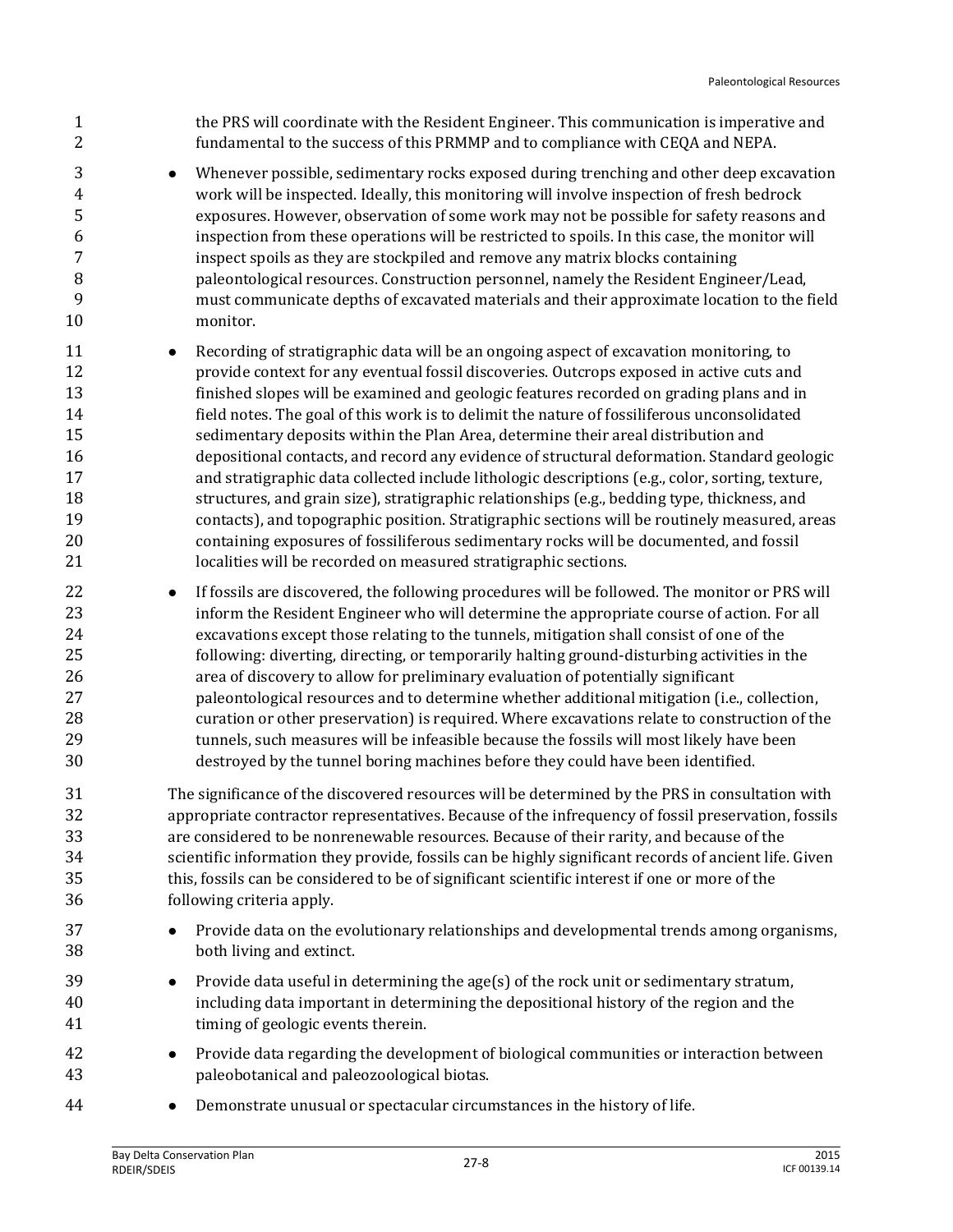**Are in short supply and/or in danger of being depleted or destroyed by the elements,** vandalism, or commercial exploitation, and are not found in other geographic locations.

 They can include fossil remains of large to very small aquatic and terrestrial vertebrates (including animal trackways), remains of plants and animals previously not represented in certain portions of the stratigraphy, and fossils that might aid stratigraphic correlations, particularly those offering data for the interpretation of tectonic events, geomorphologic evolution, paleoclimatology, and the relationships of aquatic and terrestrial species.

- **BECOVER** Recovery methods will vary to some degree depending on the types of fossils discovered (e.g., invertebrate macrofossils, invertebrate microfossils, vertebrate macrofossils, vertebrate microfossils, or plant fossils). Many fossil specimens discovered during excavation monitoring are readily visible to the naked eye and large enough to be easily recognized and removed. Upon discovery of such macrofossils, the paleontological monitor will temporarily flag the discovery site for avoidance and evaluation, as described above. Actual recovery of unearthed macrofossils can involve several techniques, including immediate collection, hand quarrying, plaster-jacketing, and/or large-scale quarrying. The PRS and the contracting agency representative will evaluate the discovery and take action to protect or remove the resource within the shortest period of time possible.
- **Many significant vertebrate fossils (e.g., small mammal, bird, reptile, amphibian, or fish**  remains) often are too small to be readily visible in the field, but are nonetheless significant and worthy of attention. The potential discovery of microvertebrate sites is anticipated and can include sites that produce remains of large vertebrate fossils from fine-grained deposits, sites with an obvious concentration of small vertebrate fossil remains, and sites that based on lithology alone (e.g., paleosols) appear to have a potential for producing small vertebrate fossil remains. Microvertebrate sites will be sampled by collecting bulk quantities of sedimentary matrix. An adequate sample comprises approximately 12 cubic meters (6,000 lbs or 2,500 kg) of matrix for each formation, or as determined by the PRS (Society of Vertebrate Paleontology 2010). The uniqueness of the recovered fossils may dictate salvage of larger amounts. However, conditions in the field may make it impossible to recover such large samples. To avoid construction delays, bulk matrix samples will be transported to an offsite location for processing.
- 31 The discovery of fossil plants is possible in the Plan Area. Paleobotanical specimens typically occur in fine-grained, laminated strata (e.g., shale) and will require special recovery techniques. Large blocks (>2 feet) of sedimentary rock are hand quarried from the temporary outcrop and then split along bedding plains to reveal compressed fossil plant material (e.g., leaves, stems, and flowers). Individual slabs are then wrapped in newsprint to minimize destructive desiccation of the fossils. Specimens that are delaminating or flaking badly may need to be coated with special consolidants.
- Oriented matrix samples may be collected for paleomagnetic analysis. Such sampling will likely only be necessary in instances where long, continuous sections of stratified rocks are producing fossils from several different stratigraphic horizons or where vertebrate fossils are being collected in stratigraphic sections lacking in biochronologically useful microfossils. Likewise, it may be necessary to collect stratigraphically positioned samples of fine matrices pollen analysis or aid in addressing questions of geologic age, depositional environment, or paleoecology.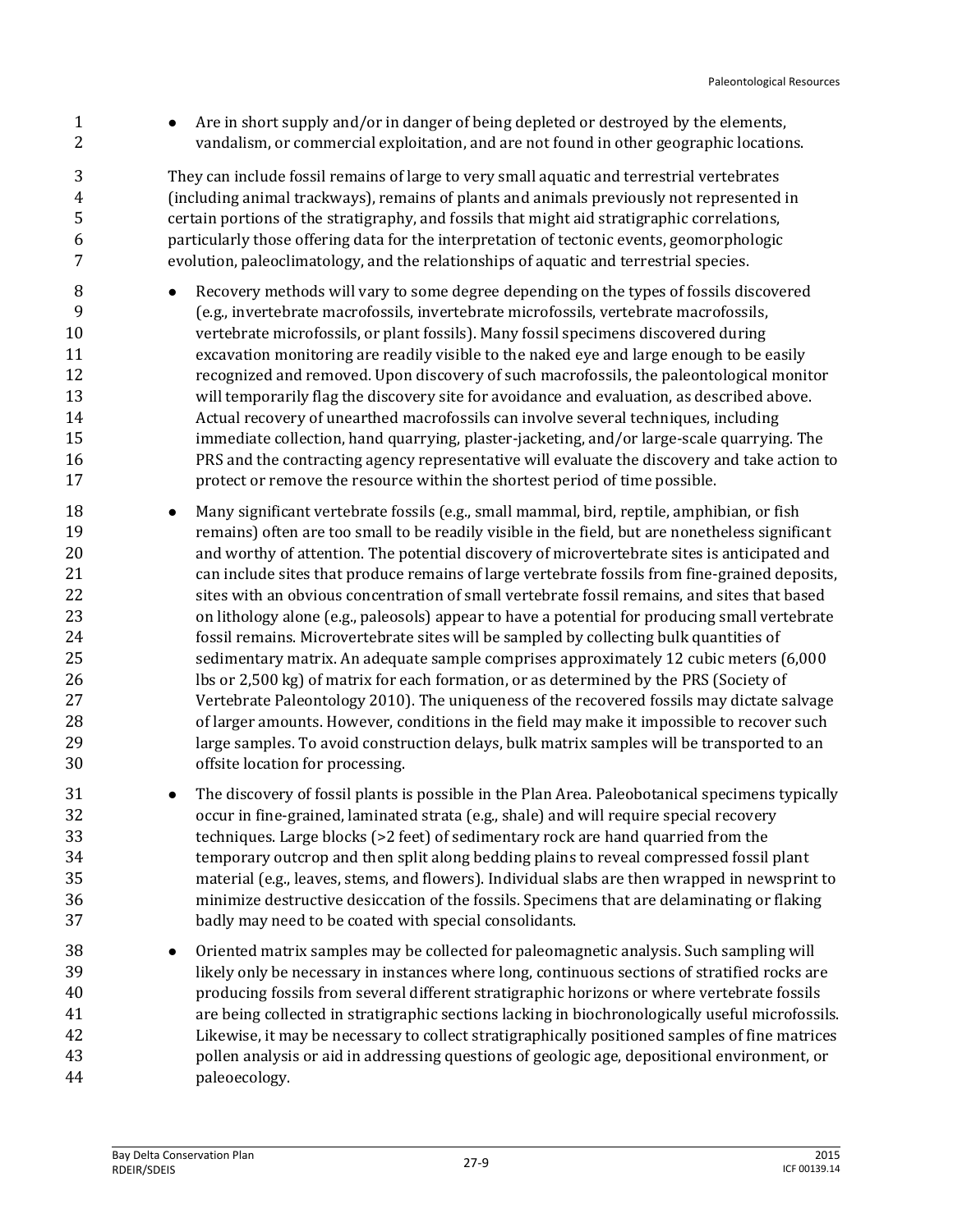1 • All fossil discoveries will include the collection of stratigraphic data to delimit the nature of 2 the fossil-bearing sedimentary rock unit, determine its areal distribution and depositional contacts, record any evidence of structural deformation, generate lithologic descriptions of fossil-bearing strata, determine stratigraphic relationships (bedding type, thickness, and contacts), and topographic position, measure stratigraphic sections, and describe taphonomic details.

 Implementation of this measure will ensure that mitigation procedures are followed so that unique or scientifically significant paleontological resources in the alternative footprint are systematically identified, documented, avoided or protected from damage where feasible, or recovered and curated so they remain available for scientific study.

## **Mitigation Measure PALEO-1c: Educate Construction Personnel in Recognizing Fossil Material**

 In order to reduce the likelihood of directly or indirectly destroying a unique or significant paleontological resource, BDCP proponents will require that all construction personnel receive training provided by a qualified paleontologist experienced in teaching non-specialists, to ensure that they can recognize fossil materials in the event any are discovered during construction. Training will include information on the possibility of encountering fossils during construction, the types of fossils likely to be seen and how to recognize them, and proper procedures in the event fossils are encountered. All field management and supervisory personnel and construction workers involved with ground-disturbing activities will be required to take this training prior to beginning work. Training materials will include an informational brochure that provides contacts and summarizes procedures in the event paleontological resources are encountered.

 Implementation of this measure will ensure that unique or scientifically significant paleontological resources have a high likelihood of being identified during construction so they can be avoided or treated appropriately.

## **Mitigation Measure PALEO-1d: Collect and Preserve Substantial Potentially Unique or Significant Fossil Remains When Encountered**

 To help avoid directly or indirectly destroying a unique or significant paleontological resource, the BDCP proponents will ensure that if substantial potentially unique or significant fossil remains (particularly vertebrate remains) are discovered during ground-disturbing activities, the construction crew will be directed to immediately cease work in the vicinity of the find and notify the PRS, consistent with the PRMMP described under Mitigation Measure PALEO-1a. A newly discovered resource may need to be fenced off to protect it from inadvertent intrusions by machinery or protect the location from vandalism. If extensive recovery and jacketing is needed, the area will be fenced off with temporary fencing and a 3- to 5-meter (10- to 15-foot) buffer will be included in the fenced area around the locality. If specific construction activities preclude placement of a buffer of this width, the monitor will stake a mutually agreeable buffer prior to fencing. The PRS will evaluate the resource and prepare a mitigation plan in accordance with SVP guidelines (2010). The mitigation plan may include a field survey, construction monitoring, sampling and data recovery procedures, museum storage coordination for any specimen recovered, and a report of findings. Recommendations determined by BDCP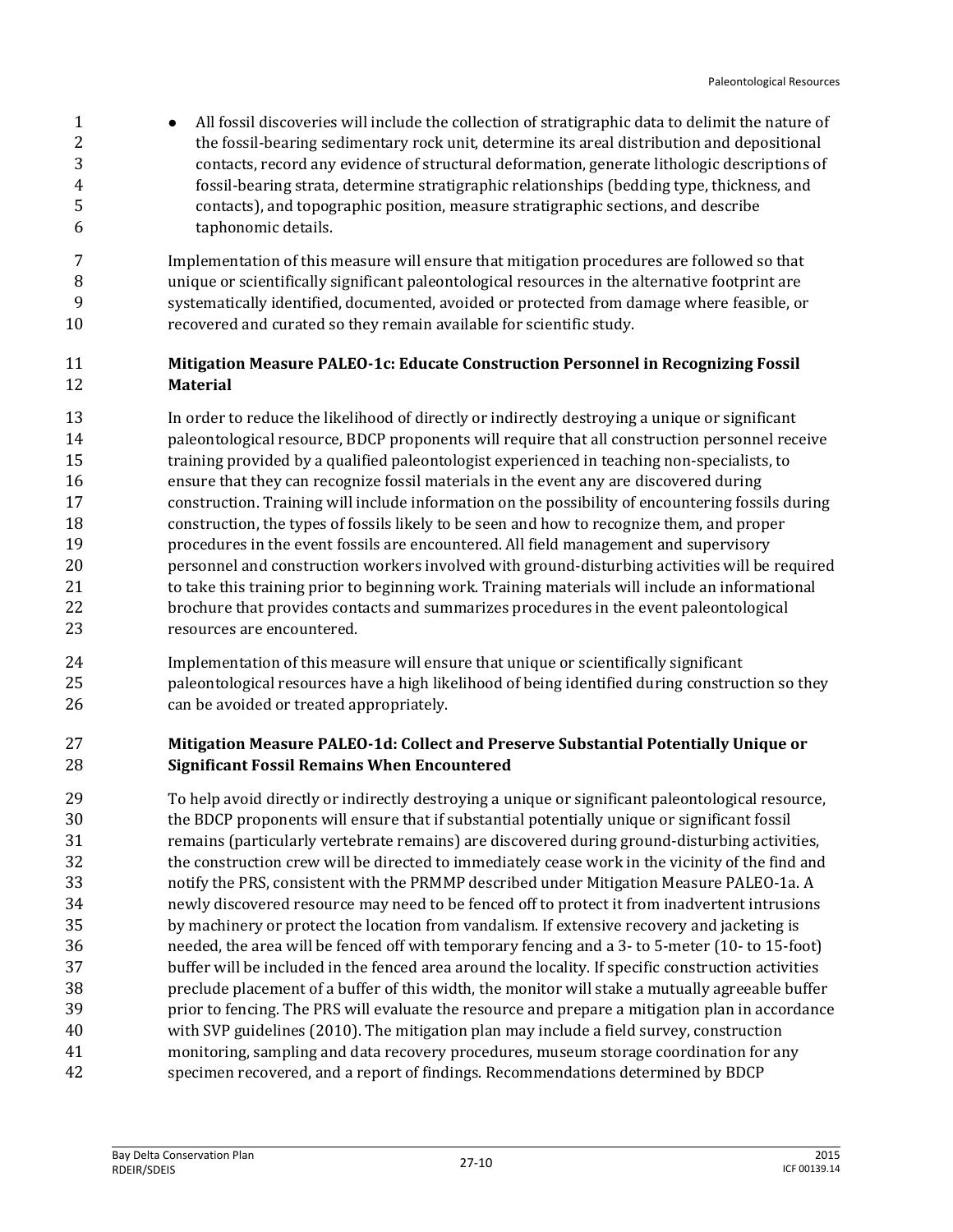- proponents to be necessary and feasible will be implemented before construction can resume at 2 the site where the paleontological resources were discovered.
- Except for the fossils destroyed by tunnel boring machines, implementation of this measure will ensure that unique or scientifically significant paleontological resources identified during construction are protected from damage or treated and documented appropriately to preserve their scientific value.

### **Impact PALEO-2: Destruction of Unique or Significant Paleontological Resources Associated with the Implementation of Other Conservation MeasuresCM2–CM21**

- Ground-disturbing activities associated with other conservation measures (CM2 and CM4–CM10) have the potential to affect paleontological resources. These activities are evaluated below by conservation measure. Conservation measures to address reduction of other stressors (CM11– 12 CM2221) would have no effect on paleontological resources because they would not entail ground-disturbing activities.
- *CM2 (Yolo Bypass Fisheries Enhancement)*
- 15 Construct four experimental ramps at the Fremont Weir.
- 16 Construct up to three sets of up to three fish ladders.
- 17 Construct fish screens on small Yolo Bypass diversions.
- **•** Construct new or replacement operable check-structures at Tule Canal/Toe Drain.
- 19 Replace the Lisbon Weir with a fish-passable gate structure.
- 20 · Realign Putah Creek.
- 21 Modify a section of the Fremont Weir.
- **•** Construct and operate nonphysical or physical barriers in the Sacramento River.
- **•** Construct associated support facilities (operations buildings, parking lots, access facilities such as roads and bridges) necessary to provide safe access for maintenance and monitoring.
- **•** Construct and test flood-neutral fish barriers.

 Of these ground-disturbing activities, only the realignment of Putah Creek has the potential to disturb sensitive paleontological resources. If this realignment includes excavating a new channel, Pleistocene deposits associated with the older alluvium of Putah Creek could be disturbed. The other CM2 activities would occur in basin deposits of Holocene origin, which have low potential sensitivity for paleontological resources, based on age.

#### *CM4 (approximately 65,000 acres of restored freshwater and brackish tidal habitat within the BDCP Restoration Opportunity Areas)*

- Ground-disturbing activities associated with CM4 range from relatively shallow, localized excavation to deep or extensive excavation. Two types of activities involve deeper excavation.
- Modify existing land elevations through grading and filling or subsidence reversal.
- Relocate existing roads and utilities to support construction and postconstruction activities at the restoration site or services to adjacent lands protected by levees.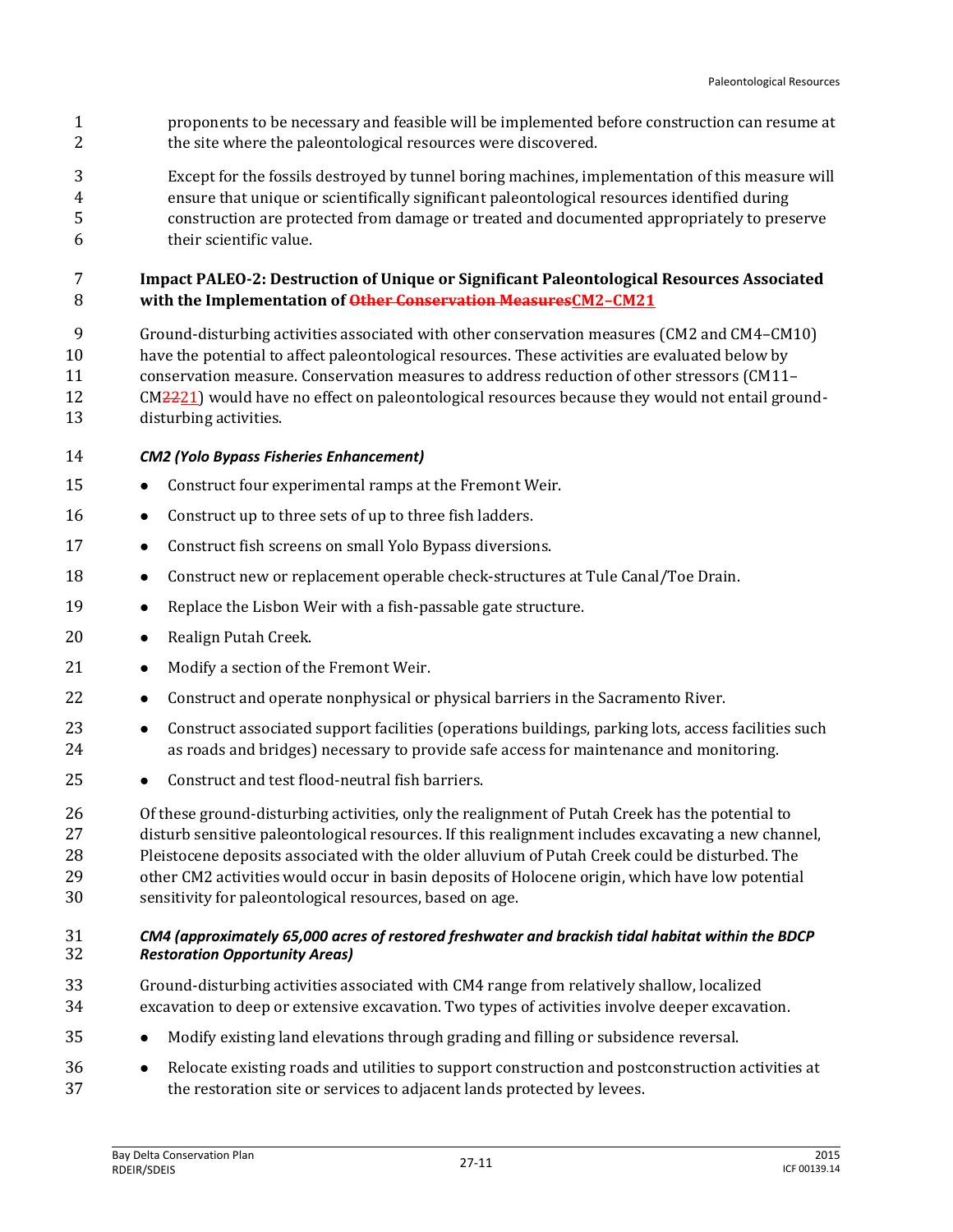Sensitive Pleistocene deposits occur at the surface or in the shallow subsurface in all the Restoration Opportunity Areas (ROAs), except the South Delta ROA (Figures 27-2 and 3-1). Shallow, localized excavation in areas where sensitive units occur at the surface could disturb paleontological resources in these units. Deeper or extensive excavation could disturb sensitive units in all of the ROAs.

#### *CM5 (approximately 10,000 acres of seasonally inundated floodplain habitat within the north, east, and/or south Delta)*

 Ground-disturbing activities associated with CM5 include clearing and grubbing, demolition of existing structures, setting back levees and removing existing levees, removal of riprap to allow for channel meander between setback levees, grading to restore drainage patterns and increase inundation frequency and duration, and establishment of riparian habitat. Most of these activities would involve shallow excavation or excavation in disturbed materials (levees), but grading to restore drainage patterns could involve deeper excavation. This floodplain-related excavation could occur in the northern, eastern, or southern sections of the Delta, but the most promising areas for paleontological resources are expected along the San Joaquin River in Conservation Zone 7. This area includes sensitive Modesto Formation and Corral Hollow/Brushy Creek drainage units at or near the surface (Figures 27-2 and 3-1); sensitive paleontological resources could be disturbed in this area.

# *CM6 (20 linear miles of channel margin habitat enhancement in the Delta)*

 Ground-disturbing activities associated with CM6 include clearing and grubbing, demolition of existing structures, modification of levees or setting back levees, removing riprap where levees are set back, and modifying channel geometry in unconfined channel reaches or along channels where levees are set back. Most of these activities would involve shallow excavation or excavation in disturbed materials (levees), but modifying channel geometry could involve deeper excavation. Sensitive Pleistocene deposits may be encountered at shallow depths along the San Joaquin River in Conservation Zone 7 (Figures 27-2 and 3-1), should there be channel geometry modification in this area.

# *CM7 (approximately 5,000 acres of restored valley/foothill riparian habitat)*

 Ground-disturbing activities associated with CM7 include clearing and grubbing, and demolition of existing structures. Earthwork activities for development of the riparian habitat areas would be minimal and focused on removal of riprap and minor landform modifications to restore water circulation. These activities are shallow and unlikely to disturb paleontological resources.

### *CM8 (approximately 2,000 acres of restored grassland and 8,000 acres of protected or enhanced grassland within BDCP Conservation Zones 1, 8, and/or 11)*

 Ground-disturbing activities associated with CM8 entail little or no ground disturbance. Any grading for this restoration would be at shallow depths and would not be likely to affect paleontological resources.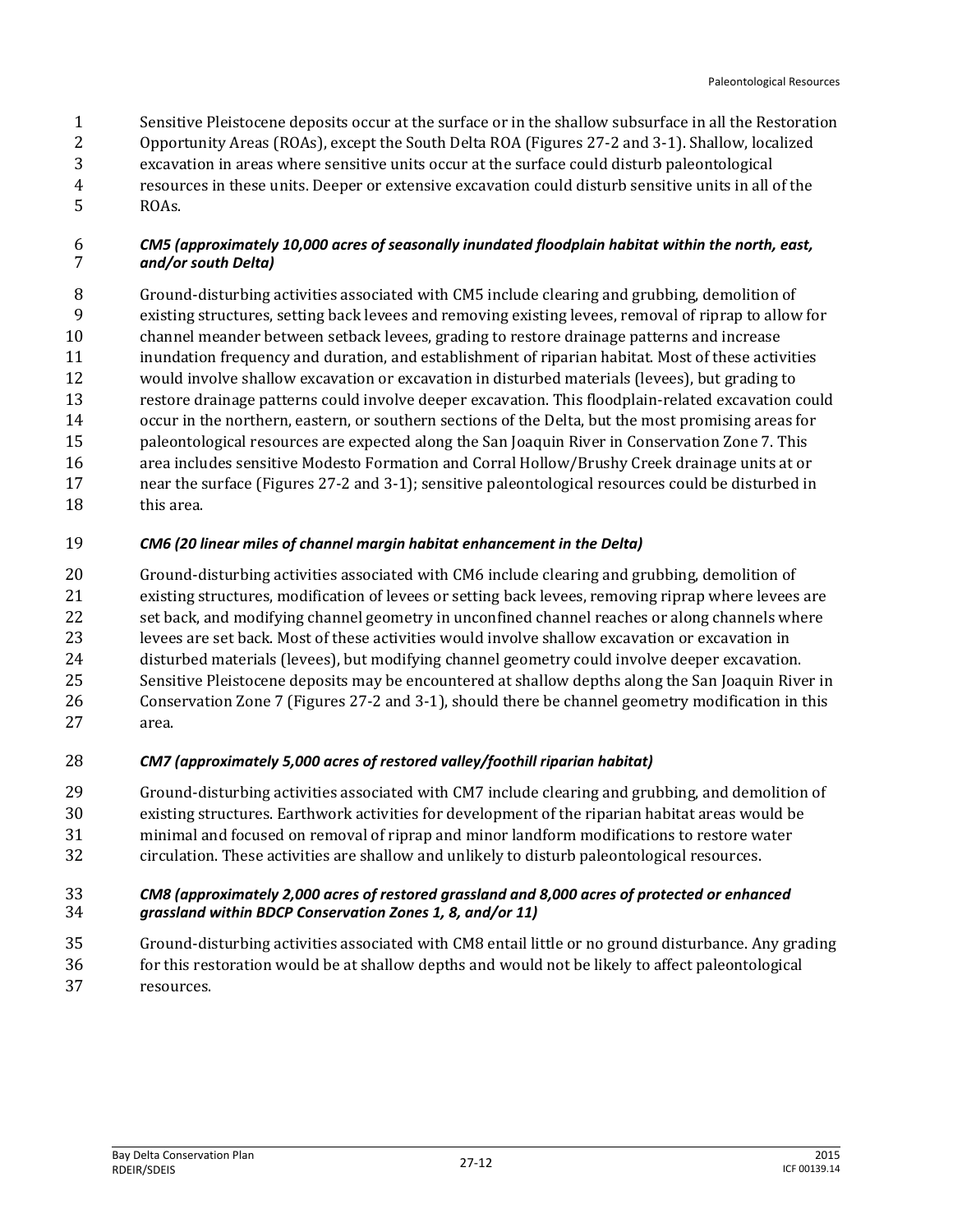#### *CM3 and CM9 (approximately 67 acres of restored vernal pool complex and 600 acres of protected vernal pool complex within Conservation Zones 1, 8, and/or 11)*

 Ground-disturbing activities associated with CM9 entail some land disturbance, such as minor grading to improve connectivity between complexes. Any grading for this restoration would be at shallow depths and would not be likely to affect paleontological resources.

### *CM10 (approximately 1,200 acres of restored nontidal marsh within Conservation Zones 2 and 4 and/or 5)*

- Ground-disturbing activities associated with CM10 entail grading to establish an elevation gradient to support open water perennial aquatic habitat intermixed with shallower marsh habitat. The Pleistocene Riverbank and Modesto Formations are exposed throughout Conservation Zone 4 and may occur in the older alluvium of Putah Creek in Conservation Zone 2. Where sensitive Pleistocene deposits are exposed at the surface or are overlain by a shallow veneer of Holocene deposits in these two conservation zones (Figures 27-2 and 3-1), paleontological resources could be disturbed as grading is undertaken for CM10.
- *NEPA Effects:* Although excavation associated with these conservation measures under Alternative 4 would be shallow, CM2, CM4–CM6, and CM10 require deeper or more extensive excavation. Units sensitive for paleontological resources, such as the Riverbank and Modesto Formations, occur at the surface in several conservation zones and at shallow depth in other zones. If fossils are present in 19 the Plan Area, they could be damaged during excavation for these conservation measures. The greater the extent of excavation, the greater the potential effect, although even localized excavation could damage or destroy paleontological resources. Direct or indirect destruction of vertebrate or otherwise scientifically significant paleontological resources as defined by the SVP (2010) would be an adverse effect.
- Mitigation Measures PALEO-1b and PALEO-1d are available to mitigate all shallow ground- disturbing conservation measures. Mitigation Measures PALEO-1a through PALEO-1d would address all deeper ground-disturbing conservation measures.
- *CEQA Conclusion:* Ground-disturbing activities associated with other conservation measures (CM2 and CM4–CM10) could affect paleontological resources. Although most excavation associated with these conservation measures under Alternative 4 would be fairly shallow, CM2, CM4–CM6, and CM10 require deeper or more extensive excavation. Units sensitive for paleontological resources, such as the Riverbank and Modesto Formations, occur at the surface in several conservation zones and occur at shallow depth in other zones. If fossils are present in the Plan Area, they could be damaged during excavation associated with these conservation measures. The greater the extent of excavation, the greater the potential impact, although even localized excavation could damage or destroy paleontological resources. Direct or indirect destruction of significant paleontological resources as defined by the SVP (2010) would constitute a significant impact.
- Implementation of Mitigation Measures PALEO-1b and PALEO-1d for all shallow ground-disturbing conservation measures and Mitigation Measures PALEO-1a through PALEO-1d for all deeper ground-disturbing conservation measures ensure that unique or significant paleontological
- resources in the alternative footprint are systematically identified, documented, avoided or
- protected from damage where feasible, or recovered and curated so they remain available for
- scientific study and would reduce these impacts to a less-than-significant level.